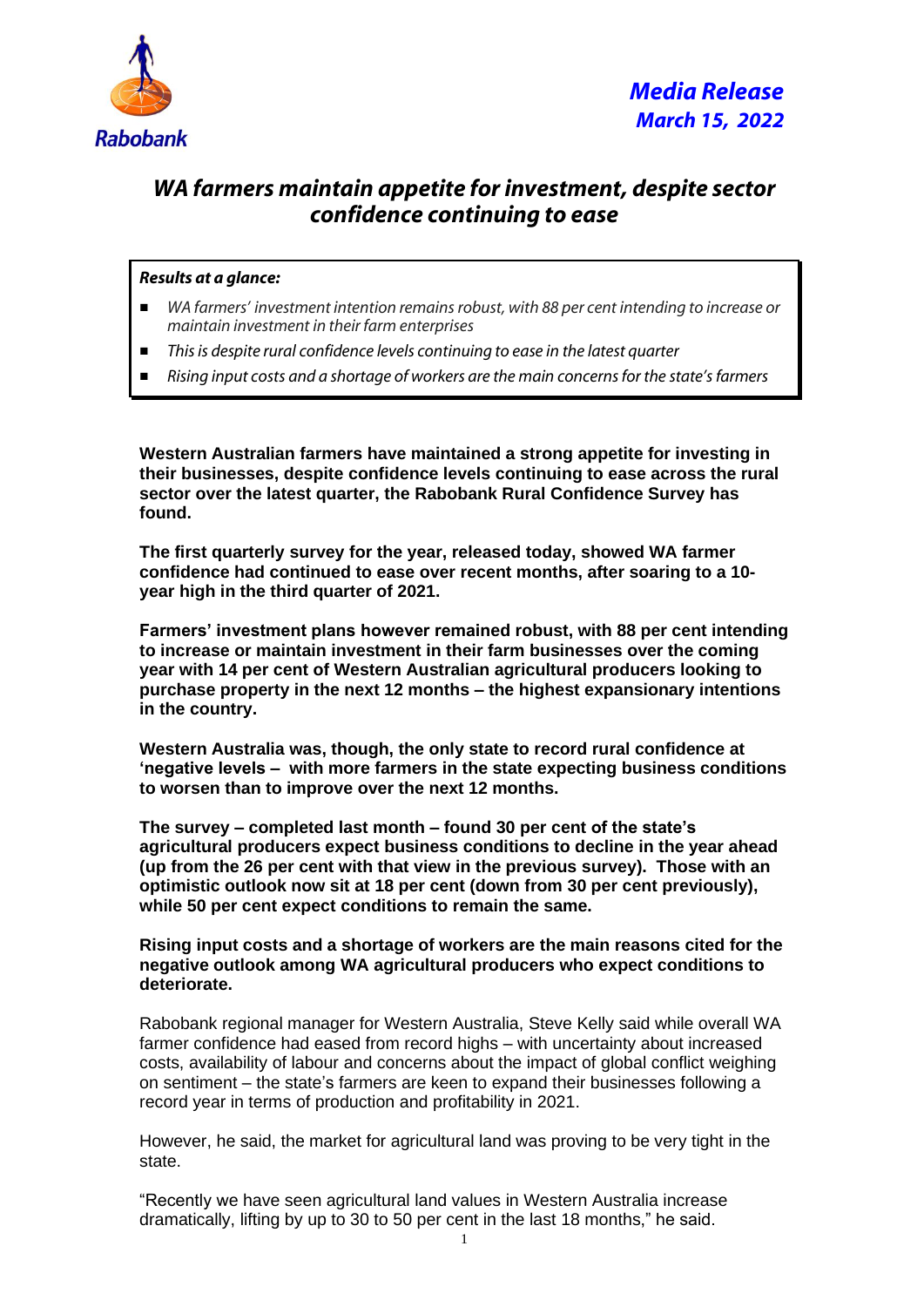

"There is the intent for farmers to expand their businesses and purchase additional land, but the farms are just not available to buy at present.

"We are currently not seeing the volume of listings of farms that you would expect in such a strong agricultural land market."

Mr Kelly said farmers who were considering selling land were now likely to be delaying going to market or leasing, due to the strong land price increases.

Mr Kelly said the survey also found WA farmers were keen to invest in new plant and machinery, with 77 per cent of farmers planning to make upgrades in the coming 12 months, albeit delivery timeframes have continued to extend. WA farmers are also planning to invest in on-farm infrastructure, with 75 per cent of farmers looking to upgrade fences, yards and sheds.

The latest Rural Confidence Survey found grain growers to be the least optimistic of the state's agricultural producers about the year ahead.

A total of 46 per cent of WA grain farmers reported that they are concerned about the outlook for the coming 12 months, although more than half (54 per cent) are expecting agribusiness conditions to improve or remain the same.

For all WA farmers, the unknowns around input costs for the coming year were a concern – Mr Kelly said – with farmers being more worried about pricing of inputs than the ability to access fertiliser, chemicals and fuel at present.

The survey found 81 per cent of Western Australian farmers who expected business conditions to decline in the year ahead, identified rising input costs as a concern. Mr Kelly said, more recently the Russia Ukraine conflict would be contributing to farmers concerns regarding higher input prices and the impact on trade in the coming year.

"Depending on autumn rainfall, we may see farmers changing their cropping programs and cutting back on the amounts of fertiliser and chemicals used to help manage the price uncertainty," Mr Kelly said.

"Some farmers have delayed purchase of post emergent nitrogen as they assess the market and their cropping margins."

Mr Kelly said WA's grain growers were also concerned about shortage of labour. "The impact of the labour shortages during the 2021 harvest may have been hidden with everyone working a little harder and the harvest taking a little longer than previously. And it's still challenging to find skilled staff," he said.

Beef sector confidence remained strong, the survey found, with 71 per cent of the state's beef producers expecting conditions to improve or remain the same.

"Western Australia's beef market continues to perform at record levels and a fair season in key beef-producing areas has helped maintain confidence among producers," Mr Kelly said.

Similarly, confidence among the state's sheep producers is strong, with 70 per cent of those in the sector surveyed expecting conditions to improve or remain the same.